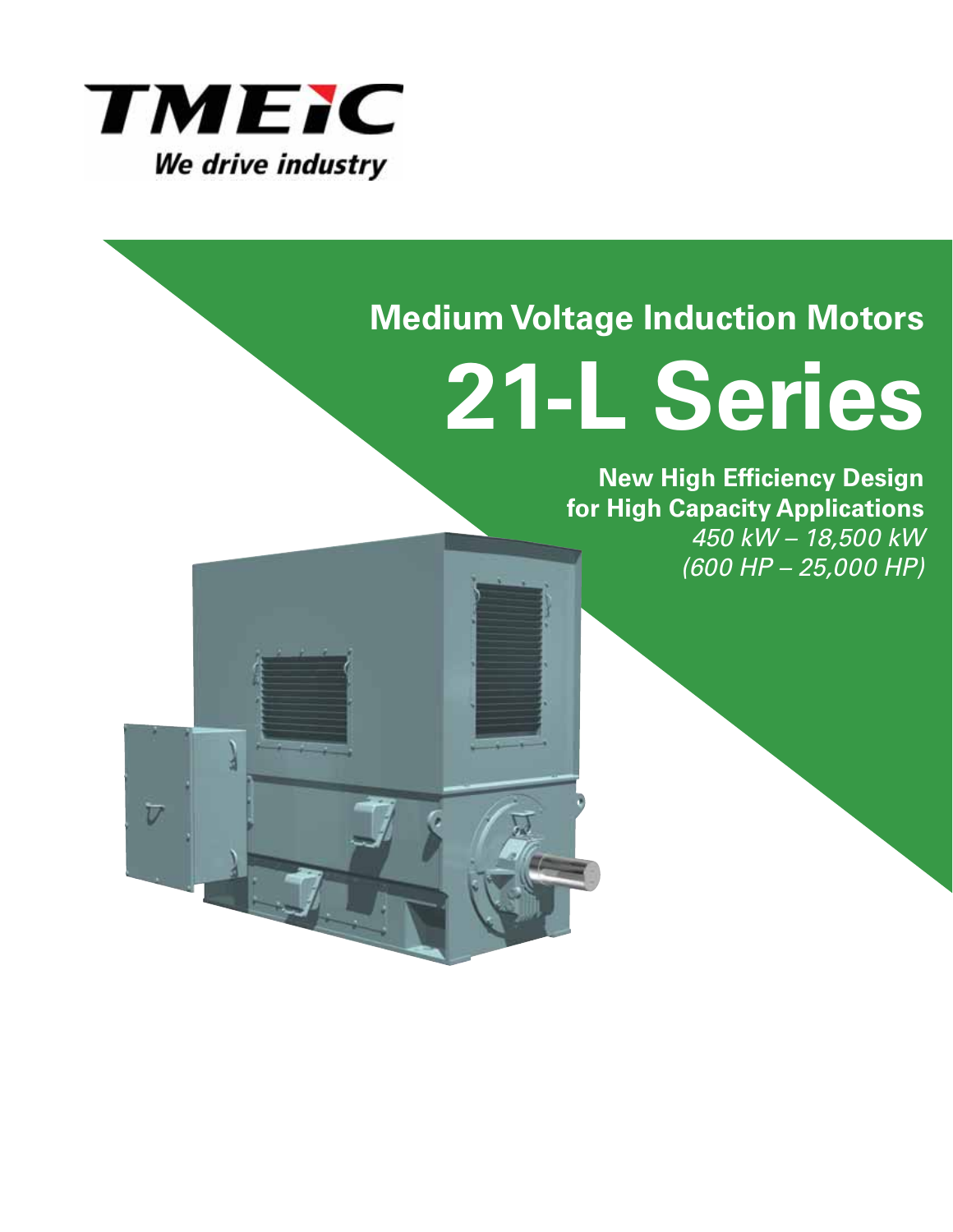## **21-L** series: Combining over 100 years of experience with innovative new technology makes the **21-L** series **the right choice for the demanding needs of today's industry.**

## **Superior Electrical Performance, Unsurpassed Reliability**

The **21-L** series three-phase high-voltage motors are at the leading edge of motor technology.

- Designs up to 18,500 kW (25,000 hp)
- From 2 pole up to 24 pole designs
- 2,300 13,800 Volts, 50 or 60 Hz
- Wide variety of enclosures
- Rugged, high quality fabricated steel construction
- Frame sizes from 450 mm ~ 900 mm shaft height
- Designed to be able to meet worldwide standards (NEMA, IEC, BS, AS and others)

## **Features/Benefits:**

#### **Excellent Electrical Performance**

- Higher efficiency than any previous design
- High power factor
- Superior starting characteristics

#### **Enclosure Options**

- ODP, WP1, WP2/IP24
- TEAAC, TEWAC, TESV/PIPE/IP55

#### **New Compact Design derived Through**

- Extensive electrical magnetic field analysis
- Heat transfer analysis
- Improved ventilation

#### **Lower Noise & Less Vibration**

• Advanced techniques in core/frame construction

#### **Advanced VPI Insulation System**

• Compatible with VFD voltage supplies and effects of surge voltages

#### **Excellent In-Service Availability**

- Low operating and maintenance costs
- High reliability
- Oil-lubricated sleeve bearings or anti-friction bearings
- Extended re-greasing intervals

#### **Designs for all Applications and Industries**

#### **Compatible with Variable Frequency Drive Applications**

**Fabricated Copper Bar Rotor Construction**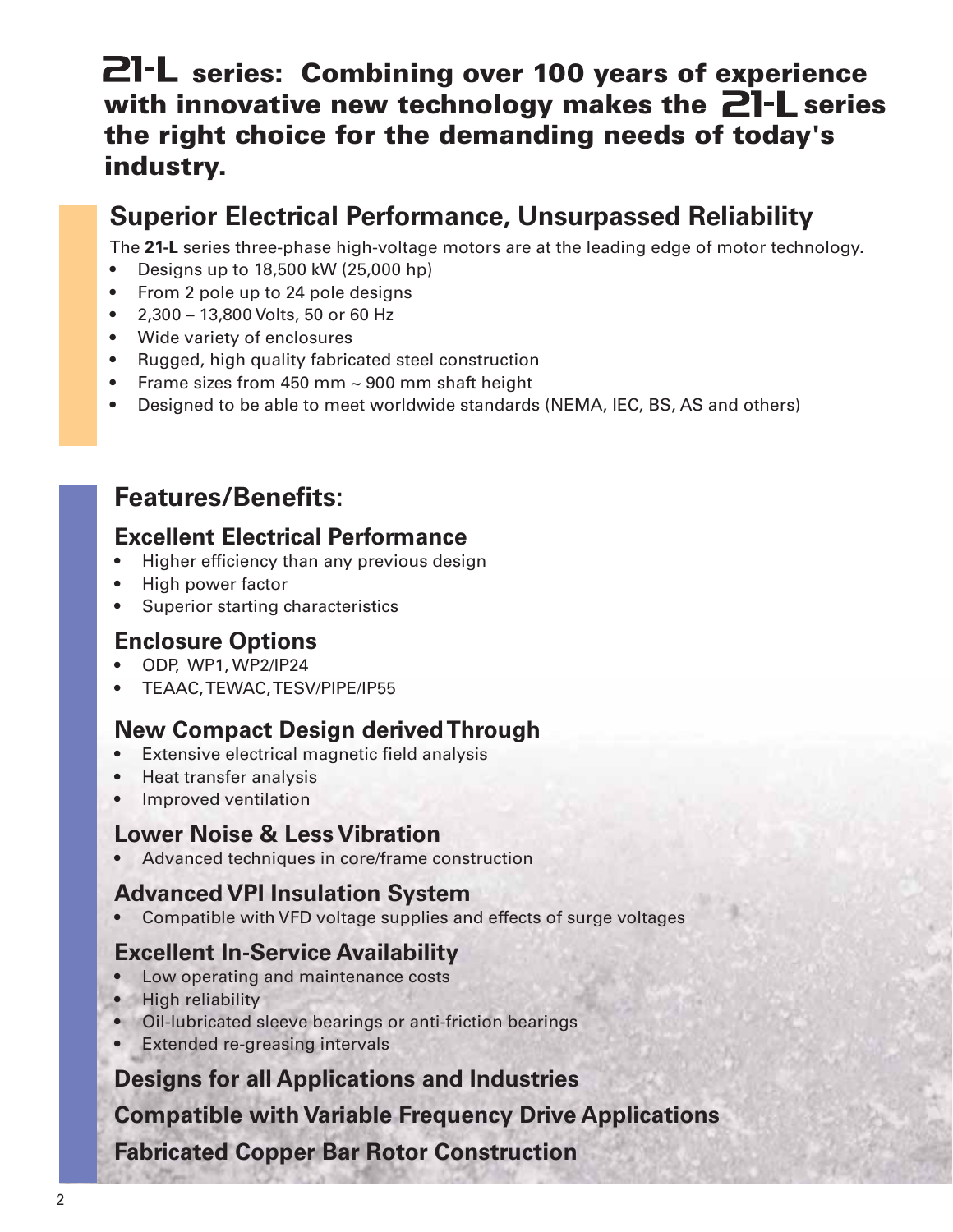# **21-L Series Motor Enclosures**



#### **Totally-Enclosed Air-Water-Cooled Type TEWAC/IP55**

This type of motor is especially useful in a location where low noise operation is required or where it is desired to remove heat from the area where the motor is located.

The motor includes an air-to-water heat exchanger in the air housing above the motor.

A drain in the air housing protects the motor from damage should any water leakage ever occur.



#### **NEMA Weather-Protected WPII/IP24**

This motor is designed for outdoor operation. In accordance with NEMA WPII, the housing air path includes right-angled turns, dropping air intake air velocity below 3 m/sec (600 ft/min.). This traps water, dust, and foreign materials. A section is provided that allows air to pass through without being forced into the motor.

**Output:** 50 Hz 450 ~ 16,500 kW (600 ~ 22,000 HP) 60 Hz 450 ~ 18,500 KW (600 ~ 25,000 HP) **Voltages:** 2,300 V ~ 13,800 V **Insulation Class:** F Class, with B design temperature rise **Standards:** IEC, NEMA, BS, AS and others available



#### **Totally-Enclosed Air-Air Cooled Type TEAAC/IP55**

In an environment containing corrosive or harmful gas, a totally-enclosed fancooled motor can be applied. An external fan mounted on the opposite drive end shaft directs fresh air through the pipes in the air housing above the motor. The pipes serve as a heat exchanger in which outside fresh air passing through cools the hot air inside.

#### **Open Drip Proof Type ODP/IP22**

A drip-proof type motor is a common choice for a protected, well-ventilated room. Cooling air intake and hot air exhaust windows are located at the top of the hood.

Openings are covered by screens and enclosure is constructed to prevent intrusion of water drips and other foreign materials into the motor meeting NEMA WP-I requirements.

#### **Common Foundation Base**

IC01, IC61 and IC81W cooling per IEC Standard construction are available by changing the top-mounted air housing.

The main terminal box can be rotated through 90° angles, and is large enough for easy cable connection.

A shaft current protection insulator in the non-drive end bearing on 450 frame and larger, and all sleeve bearing machines, is included as standard.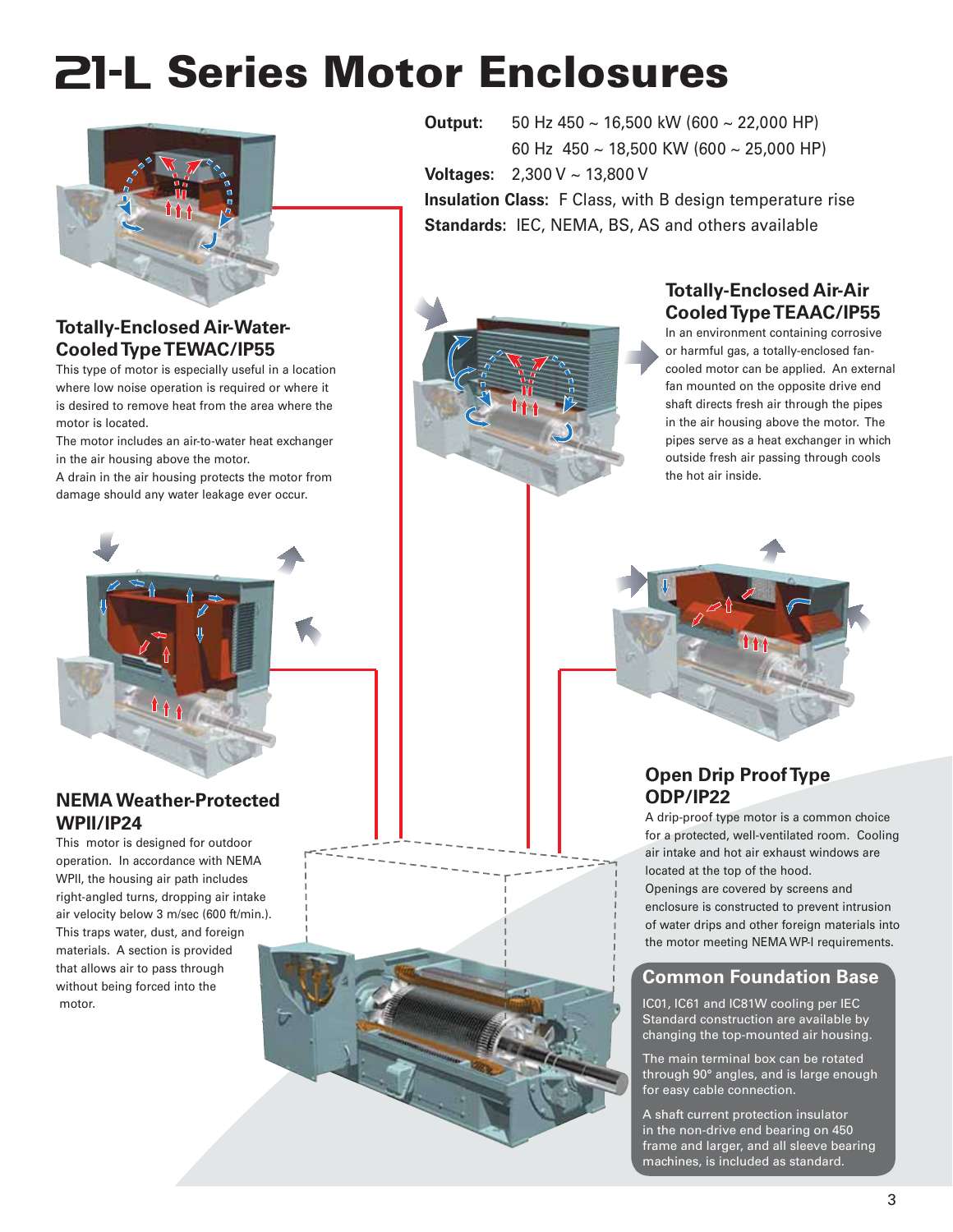# **Features of 21-L Series Motors**

**Reliability & Easy Operation/Maintenance**

### **Main Terminal Box**

**NEMA Type II terminal box is standard. Boxes including surge protection and/or differential CT's are readily available.**

**Standard main terminal box can be rotated every 90°. Adequate space is allowed below main terminal box for cable connection.**

#### **Stator Core**

**Stators use high grade electrical steel with low magnetic losses.**

**Stator assembly is easily removed from the stator frame if ever necessary.**

### **Frame**

**vibration are achieved through frequency analysis. Increased rigidity of stator frame and lower**



## **Auxiliary Terminal Box**

**Modular arrangement for accessory connections allows flexibility with standardized mechanical construction.**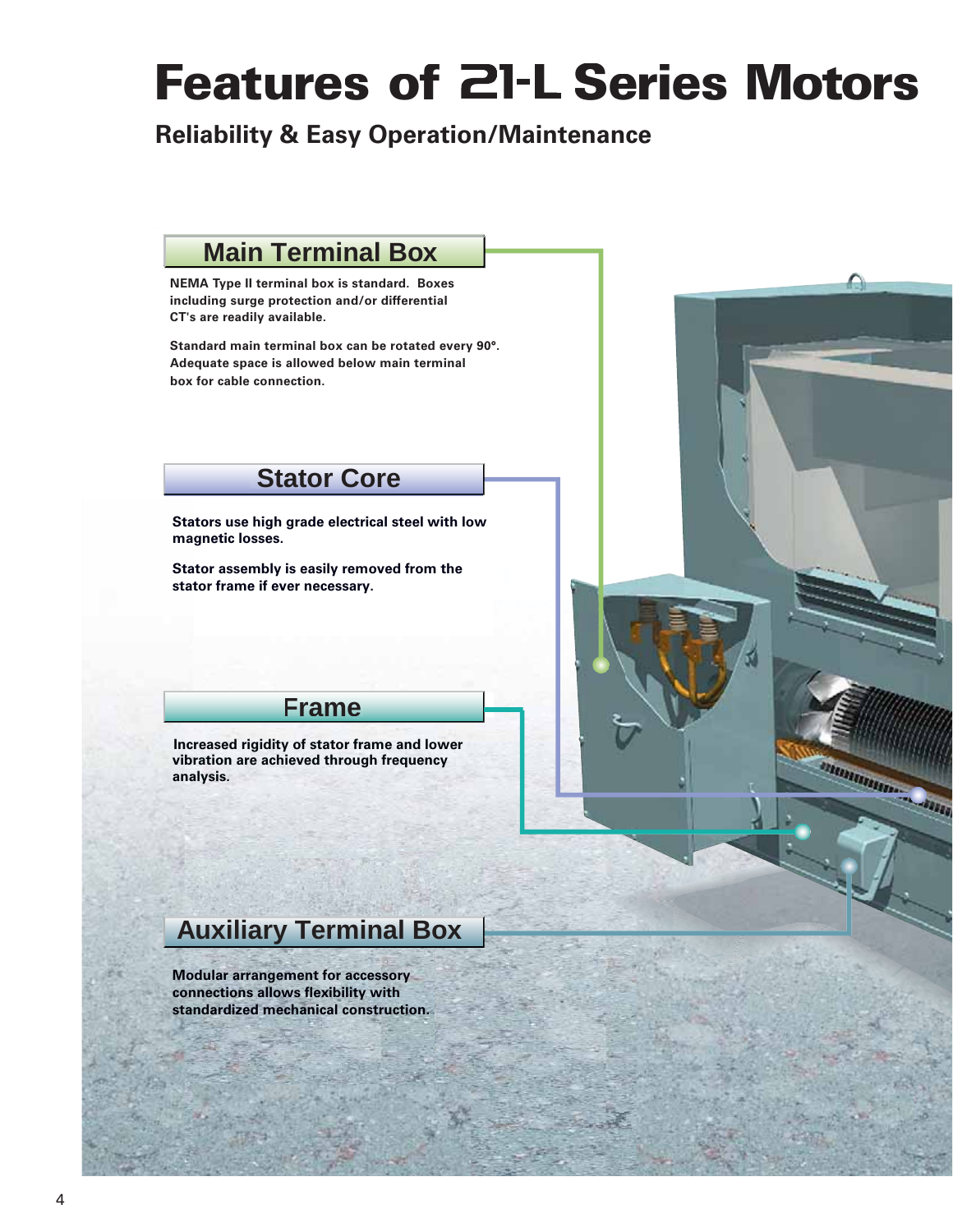

#### **Air Housing**

**NEMA Open Drip Proof (IP22) construction provides protection from dripping liquids and foreign materials.**

**NEMA WPII (IP24) top hood construction prevents instrusion of rain water and foreign matter.**

**IP55 protection is standard on TEAAC (aircooled) and TEWAC (water-cooled) motors, and isolates the motor interior from environmental contamination.**

### **Stator Coil**

**Utilizes a highly reliable, vacuum pressurized impregnation (VPI) insulation system providing firmly-fixed coil ends and the ability to withstand most environments.**

**Bracing ensures long life despite the stresses imposed by starting and duty cycles.** 

#### **Rotor**

**Copper rotor bars are standard. They are shaped to provide excellent torque characteristics and mechanical strength.** 

**Bars are fixed firmly in the slots by continuous swaging of each rotor bar.** 

## **Bearing**

**Antifriction and sleeve bearings are easily maintainable.** 

**Antifriction (ball, roller) bearings use a refined lubrication design that makes regreasing simple.**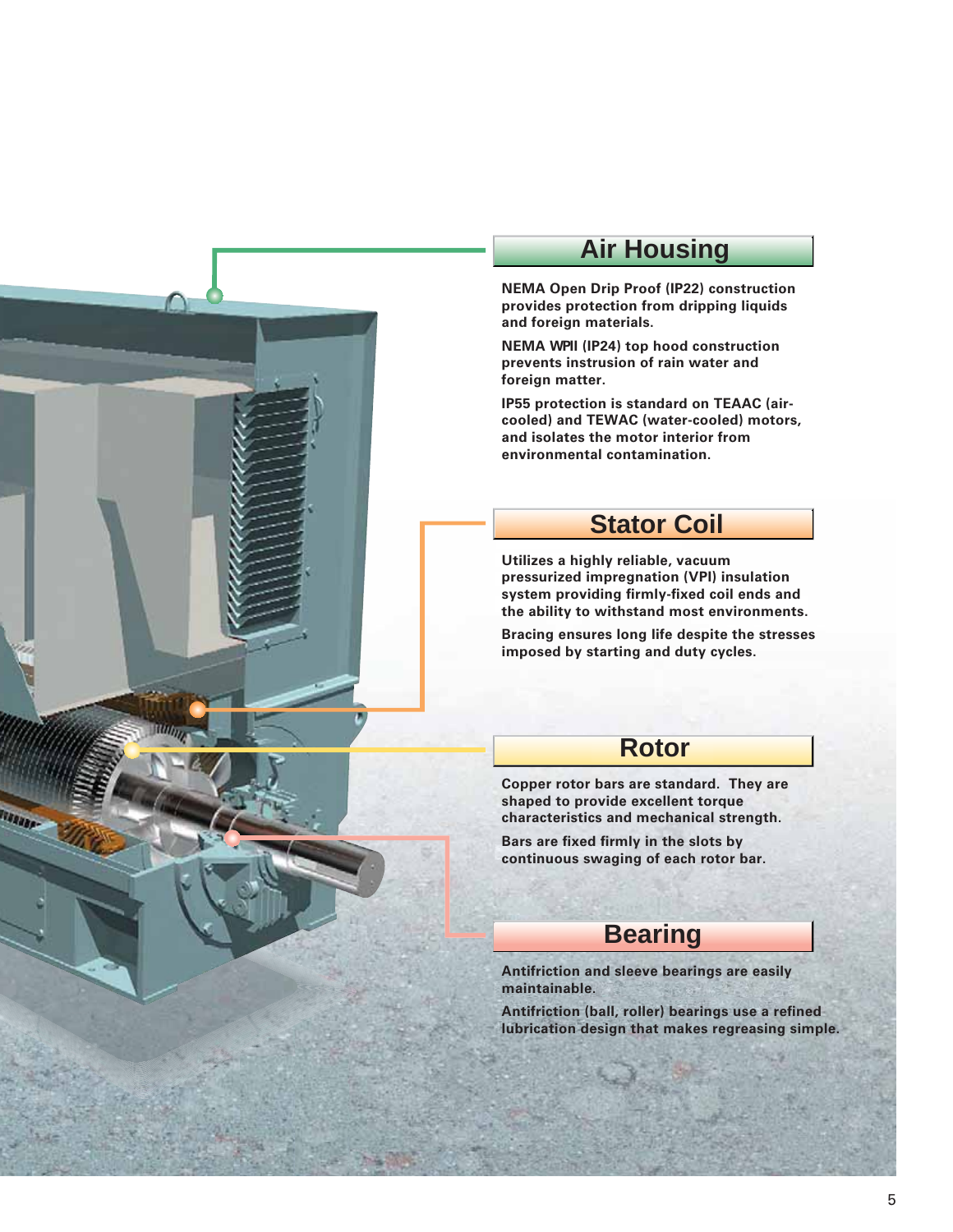## **Open Drip Proof Induction Motor DP/IP22**

Forced feed lubricated sleeve bearings Four Pole, 6.6 kV, 60 Hz

- Example outlines for 4 pole machine specifications shown below.
- 2 pole to 24 pole designs available





|              |                |     | Dimensions (mm) |           |      |      |     |     |      |      |      |     |    |  |  |  |
|--------------|----------------|-----|-----------------|-----------|------|------|-----|-----|------|------|------|-----|----|--|--|--|
| <b>Frame</b> | <b>Poles</b>   | C   | D               | <b>2E</b> | 2F   | н    | J   | К   | L    | M    | N    | Р   | Z  |  |  |  |
| 450-1400     | 4              | 450 | 1830            | 800       | 1400 | 1505 | 160 | 265 | 2550 | 1000 | 1930 | 650 | 48 |  |  |  |
| 450-1600     | 4              | 450 | 1830            | 800       | 1600 | 1505 | 160 | 265 | 2750 | 1000 | 2130 | 650 | 48 |  |  |  |
| 500-1600     | 4              | 500 | 1950            | 900       | 1600 | 1675 | 180 | 265 | 2800 | 1120 | 2130 | 710 | 56 |  |  |  |
| 500-1800     | 4              | 500 | 1950            | 900       | 1800 | 1675 | 180 | 265 | 3030 | 1120 | 2330 | 710 | 56 |  |  |  |
| 560-1800     | 4              | 560 | 2115            | 1000      | 1800 | 1880 | 225 | 265 | 3120 | 1260 | 2330 | 805 | 66 |  |  |  |
| 560-2000     | 4              | 560 | 2115            | 1000      | 2000 | 1880 | 225 | 265 | 3320 | 1260 | 2530 | 805 | 66 |  |  |  |
| 630-2000     | $\overline{4}$ | 630 | 2275            | 1120      | 2000 | 2115 | 250 | 265 | 3320 | 1420 | 2530 | 885 | 66 |  |  |  |
| 630-2240     | 4              | 630 | 2275            | 1120      | 2240 | 2115 | 250 | 265 | 3757 | 1420 | 2770 | 885 | 66 |  |  |  |

| <b>Power</b><br><b>Frame</b> |          | Weight | <b>Speed</b> |              | <b>Current</b>   | <b>Torque</b>    |              |      | Efficiency (%) |      |      | Power Factor (%) |         | <b>Safe Stall</b> | Time (SEC) |
|------------------------------|----------|--------|--------------|--------------|------------------|------------------|--------------|------|----------------|------|------|------------------|---------|-------------------|------------|
| (kW)                         |          | (kg)   | (rpm)        | (A)<br>Rated | (% )<br>Starting | (% )<br>Starting | (% )<br>Max. | F.L. | 3/4L           | 1/2L | F.L. | 3/4L             | $1/2$ L | Hot               | Cold       |
| 1800                         | 450-1400 | 4500   | 1775         | 185          | 500              | 60               | 190          | 96.6 | 96.4           | 95.6 | 88.3 | 87.5             | 84.0    | 12                | 15         |
| 2000                         | 450-1400 | 4700   | 1775         | 205          | 500              | 60               | 190          | 96.7 | 96.5           | 95.8 | 88.4 | 87.7             | 84.5    | 12                | 15         |
| 2250                         | 450-1400 | 4700   | 1775         | 230          | 500              | 60               | 190          | 96.8 | 96.6           | 95.9 | 88.5 | 87.9             | 84.8    | 12                | 15         |
| 2500                         | 450-1400 | 4900   | 1775         | 255          | 500              | 60               | 190          | 96.9 | 96.8           | 96.1 | 88.5 | 88.1             | 85.0    | 12                | 15         |
| 2800                         | 450-1400 | 5100   | 1775         | 285          | 550              | 60               | 190          | 97.1 | 96.9           | 96.3 | 88.6 | 88.2             | 85.1    | 12                | 15         |
| 3150                         | 450-1600 | 5900   | 1775         | 320          | 600              | 60               | 220          | 97.2 | 97.1           | 96.5 | 88.8 | 88.3             | 85.6    | 12                | 15         |
| 3550                         | 450-1600 | 5900   | 1775         | 360          | 600              | 60               | 200          | 97.3 | 97.2           | 96.6 | 88.9 | 88.3             | 86.2    | 12                | 15         |
| 4000                         | 500-1800 | 6800   | 1775         | 405          | 500              | 60               | 160          | 97.3 | 97.2           | 96.7 | 89.9 | 88.7             | 86.9    | 12                | 15         |
| 4500                         | 500-1800 | 7300   | 1775         | 452          | 500              | 60               | 170          | 97.5 | 97.3           | 96.7 | 89.4 | 88.9             | 87.5    | 12                | 15         |
| 5000                         | 500-1800 | 7700   | 1780         | 502          | 500              | 60               | 170          | 97.6 | 97.4           | 96.8 | 89.4 | 89.0             | 87.7    | 12                | 15         |
| 5600                         | 500-1800 | 8000   | 1780         | 560          | 500              | 60               | 170          | 97.7 | 97.5           | 96.8 | 89.6 | 89.0             | 87.8    | 12                | 15         |
| 6000                         | 500-1800 | 8200   | 1780         | 299          | 500              | 60               | 170          | 97.6 | 97.5           | 96.9 | 89.8 | 89.3             | 87.9    | 12                | 15         |
| 6300                         | 560-1800 | 9500   | 1780         | 629          | 500              | 60               | 180          | 97.7 | 97.5           | 96.8 | 89.8 | 89.4             | 88.2    | 10                | 15         |
| 6500                         | 560-1800 | 9500   | 1780         | 648          | 450              | 60               | 170          | 97.7 | 97.5           | 96.9 | 89.9 | 89.4             | 88.4    | 10                | 15         |
| 7100                         | 560-2000 | 9800   | 1780         | 708          | 450              | 60               | 170          | 97.7 | 97.5           | 96.9 | 89.9 | 89.4             | 88.5    | 10                | 15         |
| 7500                         | 560-2000 | 10300  | 1780         | 747          | 450              | 60               | 170          | 97.7 | 97.5           | 96.9 | 89.9 | 89.4             | 88.5    | 10                | 15         |
| 8000                         | 560-2000 | 10700  | 1780         | 797          | 500              | 60               | 180          | 97.8 | 97.6           | 96.9 | 89.8 | 89.4             | 88.6    | 10                | 15         |
| 8500                         | 560-2000 | 11000  | 1780         | 847          | 500              | 60               | 180          | 97.7 | 97.6           | 96.9 | 89.8 | 89.5             | 88.6    | 10                | 15         |
| 9000                         | 630-2000 | 12400  | 1780         | 897          | 500              | 60               | 170          | 97.7 | 97.6           | 96.9 | 89.8 | 89.4             | 88.6    | 10                | 15         |
| 9500                         | 630-2000 | 12400  | 1780         | 948          | 500              | 60               | 170          | 97.7 | 97.6           | 97.0 | 89.8 | 89.5             | 88.7    | 10                | 15         |
| 10000                        | 630-2000 | 12800  | 1780         | 997          | 500              | 60               | 170          | 97.8 | 97.6           | 97.1 | 89.8 | 89.6             | 88.6    | 10                | 15         |
| 10500                        | 630-2000 | 12800  | 1780         | 1046         | 500              | 60               | 170          | 97.8 | 97.7           | 97.1 | 89.8 | 89.7             | 88.8    | 10                | 15         |
| 11000                        | 630-2240 | 14600  | 1780         | 1094         | 550              | 60               | 170          | 97.9 | 97.7           | 97.1 | 89.9 | 89.8             | 88.9    | 10                | 15         |
| 11500                        | 630-2240 | 14600  | 1780         | 1143         | 550              | 60               | 170          | 97.9 | 97.7           | 97.1 | 90.0 | 89.9             | 89.0    | 10                | 15         |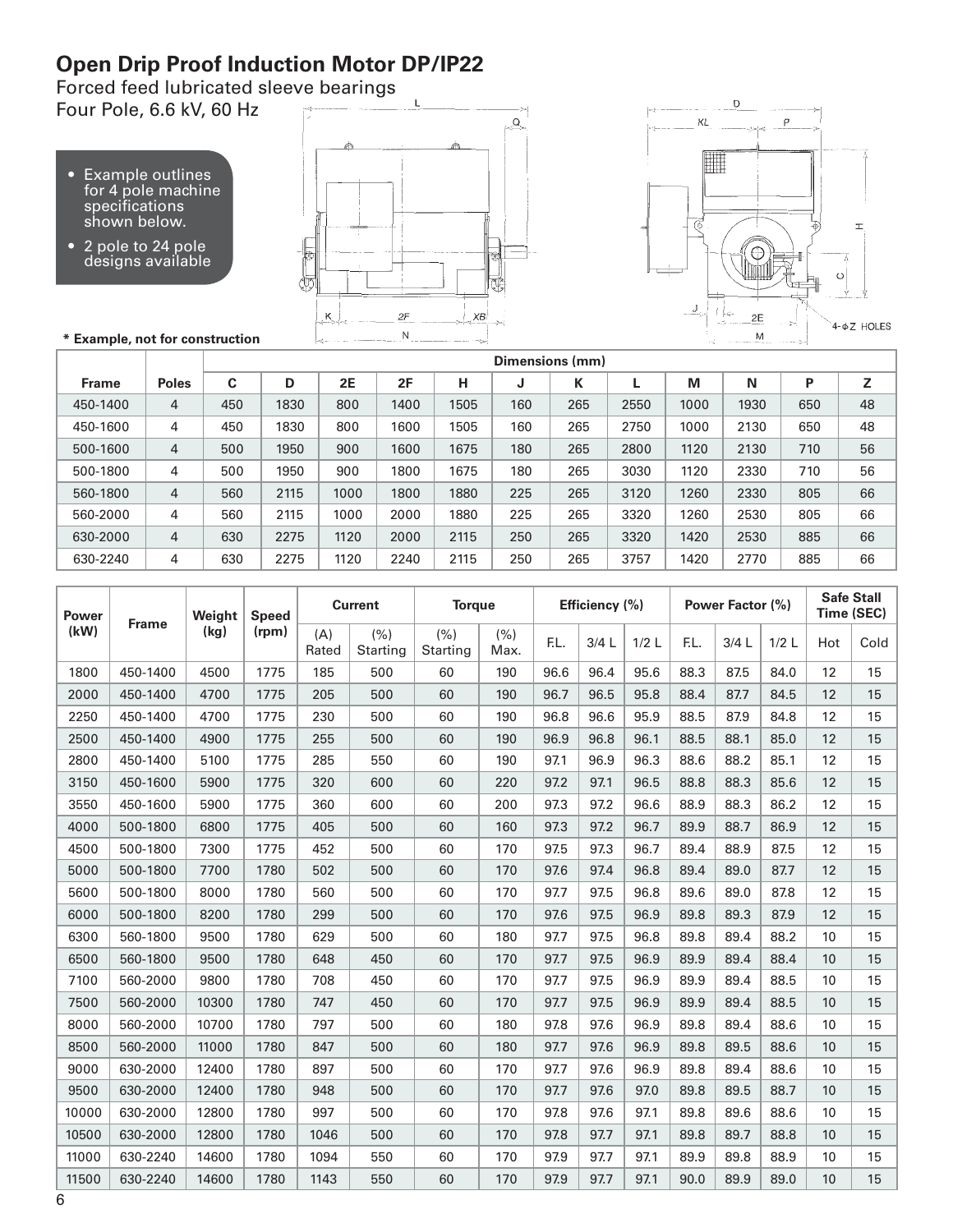### **Outdoor Induction Motor WPII/IP24**

Forced feed lubricated sleeve bearings Four Pole, 6.6 kV, 60 Hz

- Example outlines for 4 pole machine specifications shown below.
- 2 pole to 24 pole designs available





|              |              |     | Dimensions (mm) |      |      |      |     |     |      |      |      |     |    |  |  |  |
|--------------|--------------|-----|-----------------|------|------|------|-----|-----|------|------|------|-----|----|--|--|--|
| <b>Frame</b> | <b>Poles</b> | C   | D               | 2E   | 2F   | н    | J   | К   |      | M    | N    | Ρ   | Z  |  |  |  |
| 450-1400     | 4            | 450 | 1830            | 800  | 1400 | 2135 | 160 | 265 | 2550 | 1000 | 1930 | 650 | 48 |  |  |  |
| 450-1600     | 4            | 450 | 1830            | 800  | 1600 | 2135 | 160 | 265 | 2750 | 1000 | 2130 | 650 | 48 |  |  |  |
| 500-1600     | 4            | 500 | 1950            | 900  | 1600 | 2375 | 180 | 265 | 2800 | 1120 | 2130 | 710 | 56 |  |  |  |
| 500-1800     | 4            | 500 | 1950            | 900  | 1800 | 2375 | 180 | 265 | 3030 | 1120 | 2330 | 710 | 56 |  |  |  |
| 560-1800     | 4            | 560 | 2115            | 1000 | 1800 | 2665 | 225 | 265 | 3120 | 1260 | 2330 | 805 | 66 |  |  |  |
| 560-2000     | 4            | 560 | 2115            | 1000 | 2000 | 2665 | 225 | 265 | 3320 | 1260 | 2530 | 805 | 66 |  |  |  |
| 630-2000     | 4            | 630 | 2275            | 1120 | 2000 | 2995 | 250 | 265 | 3320 | 1420 | 2530 | 885 | 66 |  |  |  |
| 630-2240     | 4            | 630 | 2275            | 1120 | 2240 | 2995 | 250 | 265 | 3757 | 1420 | 2770 | 885 | 66 |  |  |  |

| <b>Power</b> |              | Weight | <b>Speed</b> |              | <b>Current</b>  | <b>Torque</b>    |              |      | Efficiency (%) |      |      | Power Factor (%) |         |     | <b>Safe Stall</b><br>Time (SEC) |
|--------------|--------------|--------|--------------|--------------|-----------------|------------------|--------------|------|----------------|------|------|------------------|---------|-----|---------------------------------|
| (kW)         | <b>Frame</b> | (kg)   | (rpm)        | (A)<br>Rated | (%)<br>Starting | (% )<br>Starting | (% )<br>Max. | F.L. | 3/4L           | 1/2L | F.L. | 3/4L             | $1/2$ L | Hot | Cold                            |
| 1800         | 450-1400     | 4800   | 1775         | 185          | 500             | 60               | 190          | 96.6 | 96.4           | 95.6 | 88.3 | 87.5             | 84.0    | 12  | 15                              |
| 2000         | 450-1400     | 5000   | 1775         | 205          | 500             | 60               | 190          | 96.7 | 96.5           | 95.8 | 88.4 | 87.7             | 84.5    | 12  | 15                              |
| 2250         | 450-1400     | 5000   | 1775         | 230          | 500             | 60               | 190          | 96.8 | 96.6           | 95.9 | 88.5 | 87.9             | 84.8    | 12  | 15                              |
| 2500         | 450-1400     | 5200   | 1775         | 255          | 500             | 60               | 190          | 96.9 | 96.8           | 96.1 | 88.5 | 88.1             | 85.0    | 12  | 15                              |
| 2800         | 450-1400     | 5400   | 1775         | 285          | 550             | 60               | 190          | 97.1 | 96.9           | 96.3 | 88.6 | 88.2             | 85.1    | 12  | 15                              |
| 3150         | 450-1600     | 6200   | 1775         | 320          | 600             | 60               | 220          | 97.2 | 97.1           | 96.5 | 88.8 | 88.3             | 85.6    | 12  | 15                              |
| 3550         | 450-1600     | 6200   | 1775         | 360          | 600             | 60               | 200          | 97.3 | 97.2           | 96.6 | 88.9 | 88.3             | 86.2    | 12  | 15                              |
| 4000         | 500-1800     | 7100   | 1775         | 405          | 500             | 60               | 160          | 97.3 | 97.2           | 96.7 | 89.9 | 88.7             | 86.9    | 12  | 15                              |
| 4500         | 500-1800     | 7600   | 1775         | 452          | 500             | 60               | 170          | 97.5 | 97.3           | 96.7 | 89.4 | 88.9             | 87.5    | 12  | 15                              |
| 5000         | 500-1800     | 8100   | 1780         | 502          | 500             | 60               | 170          | 97.6 | 97.4           | 96.8 | 89.4 | 89.0             | 87.7    | 12  | 15                              |
| 5600         | 500-1800     | 8300   | 1780         | 560          | 500             | 60               | 170          | 97.7 | 97.5           | 96.8 | 89.6 | 89.0             | 87.8    | 12  | 15                              |
| 6000         | 500-1800     | 8600   | 1780         | 299          | 500             | 60               | 170          | 97.6 | 97.5           | 96.9 | 89.8 | 89.3             | 87.9    | 12  | 15                              |
| 6300         | 560-1800     | 9900   | 1780         | 629          | 500             | 60               | 180          | 97.7 | 97.5           | 96.8 | 89.8 | 89.4             | 88.2    | 10  | 15                              |
| 6500         | 560-1800     | 9900   | 1780         | 648          | 450             | 60               | 170          | 97.7 | 97.5           | 96.9 | 89.9 | 89.4             | 88.4    | 10  | 15                              |
| 7100         | 560-2000     | 10200  | 1780         | 708          | 450             | 60               | 170          | 97.7 | 97.5           | 96.9 | 89.9 | 89.4             | 88.5    | 10  | 15                              |
| 7500         | 560-2000     | 10800  | 1780         | 747          | 450             | 60               | 170          | 97.7 | 97.5           | 96.9 | 89.9 | 89.4             | 88.5    | 10  | 15                              |
| 8000         | 560-2000     | 11100  | 1780         | 797          | 500             | 60               | 180          | 97.8 | 97.6           | 96.9 | 89.8 | 89.4             | 88.6    | 10  | 15                              |
| 8500         | 560-2000     | 11400  | 1780         | 847          | 500             | 60               | 180          | 97.7 | 97.6           | 96.9 | 89.8 | 89.5             | 88.6    | 10  | 15                              |
| 9000         | 630-2000     | 12900  | 1780         | 897          | 500             | 60               | 170          | 97.7 | 97.6           | 96.9 | 89.8 | 89.4             | 88.6    | 10  | 15                              |
| 9500         | 630-2000     | 12900  | 1780         | 948          | 500             | 60               | 170          | 97.7 | 97.6           | 97.0 | 89.8 | 89.5             | 88.7    | 10  | 15                              |
| 10000        | 630-2000     | 13300  | 1780         | 997          | 500             | 60               | 170          | 97.8 | 97.6           | 97.1 | 89.8 | 89.6             | 88.6    | 10  | 15                              |
| 10500        | 630-2000     | 13300  | 1780         | 1046         | 500             | 60               | 170          | 97.8 | 97.7           | 97.1 | 89.8 | 89.7             | 88.8    | 10  | 15                              |
| 11000        | 630-2240     | 15100  | 1780         | 1094         | 550             | 60               | 170          | 97.9 | 97.7           | 97.1 | 89.9 | 89.8             | 88.9    | 10  | 15                              |
| 11500        | 630-2240     | 15100  | 1780         | 1143         | 550             | 60               | 170          | 97.9 | 97.7           | 97.1 | 90.0 | 89.9             | 89.0    | 10  | 15                              |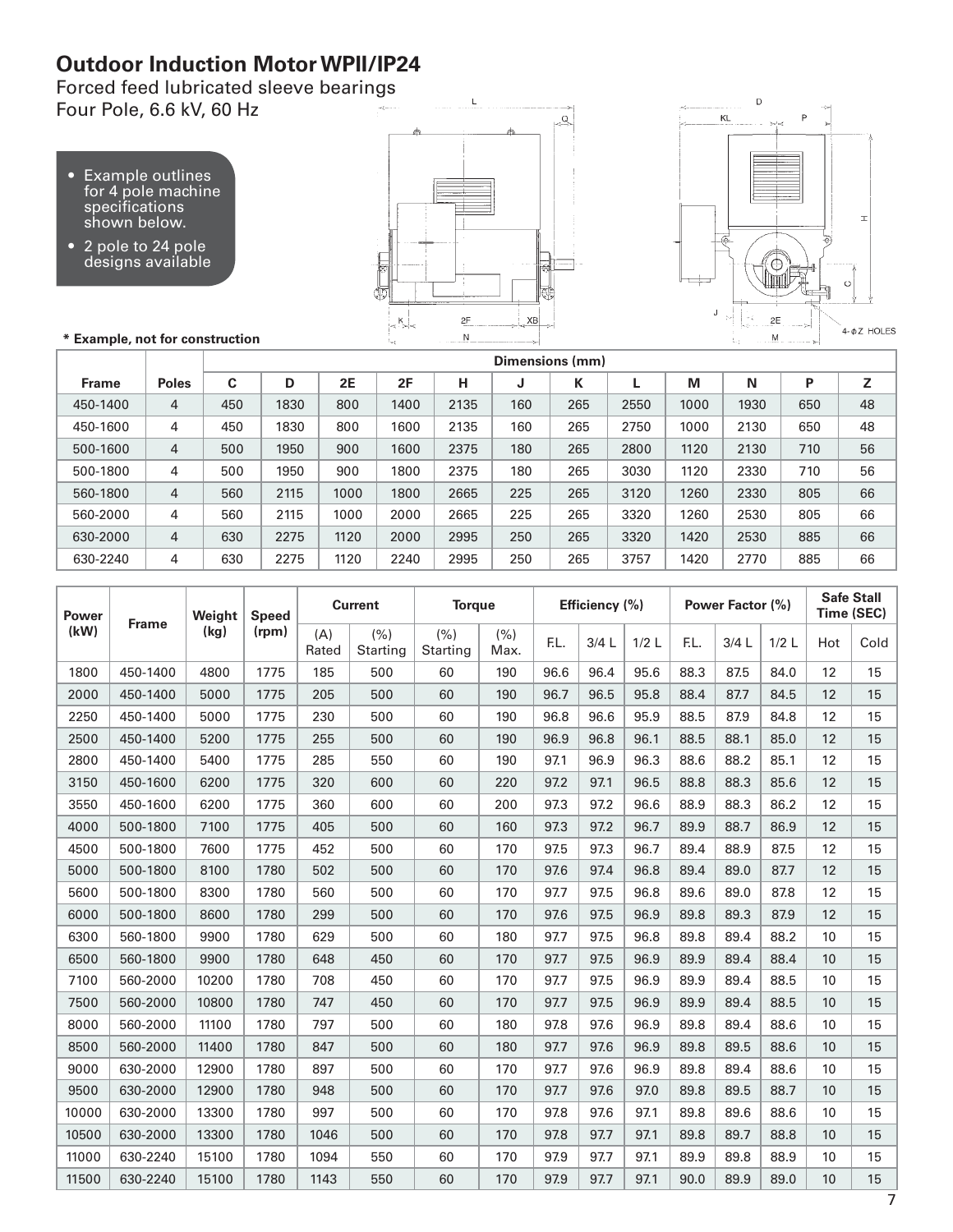#### **Totally Enclosed Air to Water Cooled Induction Motor TEWAC/IP54**

Forced feed lubricated sleeve bearings Four Pole, 6.6 kV, 60 Hz

- Example outlines for 4 pole machine specifications shown below.
- 2 pole to 24 pole designs available



 $\mathsf{L}^+$ 



|              |                | Dimensions (mm) |      |      |      |      |     |     |      |      |      |     |    |  |
|--------------|----------------|-----------------|------|------|------|------|-----|-----|------|------|------|-----|----|--|
| <b>Frame</b> | <b>Poles</b>   | C               | D    | 2E   | 2F   | н    | J   | К   |      | M    | N    | P   | Z  |  |
| 450-1400     | 4              | 450             | 1940 | 800  | 1400 | 1865 | 160 | 265 | 2550 | 1000 | 1930 | 760 | 48 |  |
| 450-1600     | 4              | 450             | 1940 | 800  | 1600 | 1865 | 160 | 265 | 2750 | 1000 | 2130 | 760 | 48 |  |
| 500-1600     | 4              | 500             | 2065 | 900  | 1600 | 2015 | 180 | 265 | 2800 | 1120 | 2130 | 825 | 56 |  |
| 500-1800     | 4              | 500             | 2065 | 900  | 1800 | 2015 | 180 | 265 | 3030 | 1120 | 2330 | 825 | 56 |  |
| 560-1800     | $\overline{4}$ | 560             | 2225 | 1000 | 1800 | 2130 | 225 | 265 | 3120 | 1260 | 2330 | 915 | 66 |  |
| 560-2000     | 4              | 560             | 2225 | 1000 | 2000 | 2130 | 225 | 265 | 3320 | 1260 | 2530 | 915 | 66 |  |
| 630-2000     | 4              | 630             | 2380 | 1120 | 2000 | 2330 | 250 | 265 | 3320 | 1420 | 2530 | 990 | 66 |  |
| 630-2240     | 4              | 630             | 2380 | 1120 | 2240 | 2330 | 250 | 265 | 3757 | 1420 | 2770 | 990 | 66 |  |

| <b>Power</b> | <b>Frame</b> | Weight | <b>Speed</b> | <b>Current</b> |                  | <b>Torque</b>    |             | Efficiency (%) |      |         |      | Power Factor (%) | <b>Safe Stall</b><br>Time (SEC) |     |      |
|--------------|--------------|--------|--------------|----------------|------------------|------------------|-------------|----------------|------|---------|------|------------------|---------------------------------|-----|------|
| (kW)         |              | (kg)   | (rpm)        | (A)<br>Rated   | (% )<br>Starting | (% )<br>Starting | (%)<br>Max. | F.L.           | 3/4L | $1/2$ L | F.L. | 3/4L             | 1/2L                            | Hot | Cold |
| 1800         | 450-1400     | 5000   | 1775         | 185            | 500              | 60               | 190         | 96.6           | 96.4 | 95.6    | 88.3 | 87.5             | 84.0                            | 12  | 15   |
| 2000         | 450-1400     | 5200   | 1775         | 205            | 500              | 60               | 190         | 96.7           | 96.5 | 95.8    | 88.4 | 87.7             | 84.5                            | 12  | 15   |
| 2250         | 450-1400     | 5200   | 1775         | 230            | 500              | 60               | 190         | 96.8           | 96.6 | 95.9    | 88.5 | 87.9             | 84.8                            | 12  | 15   |
| 2500         | 450-1400     | 5400   | 1775         | 255            | 500              | 60               | 190         | 96.9           | 96.8 | 96.1    | 88.5 | 88.1             | 85.0                            | 12  | 15   |
| 2800         | 450-1400     | 5600   | 1775         | 285            | 550              | 60               | 190         | 97.1           | 96.9 | 96.3    | 88.6 | 88.2             | 85.1                            | 12  | 15   |
| 3150         | 450-1600     | 6400   | 1775         | 320            | 600              | 70               | 220         | 97.2           | 97.1 | 96.5    | 88.8 | 88.3             | 85.6                            | 12  | 15   |
| 3550         | 450-1600     | 6400   | 1775         | 360            | 600              | 70               | 200         | 97.3           | 97.2 | 96.6    | 88.9 | 88.3             | 86.2                            | 12  | 15   |
| 4000         | 500-1800     | 7300   | 1775         | 405            | 500              | 60               | 160         | 97.3           | 97.2 | 96.7    | 89.9 | 88.7             | 86.9                            | 12  | 15   |
| 4500         | 500-1800     | 7800   | 1775         | 452            | 500              | 60               | 170         | 97.5           | 97.3 | 96.7    | 89.4 | 88.9             | 87.5                            | 12  | 15   |
| 5000         | 500-1800     | 8300   | 1780         | 502            | 500              | 60               | 170         | 97.6           | 97.4 | 96.8    | 89.4 | 89.0             | 87.7                            | 12  | 15   |
| 5600         | 500-1800     | 8500   | 1780         | 560            | 500              | 60               | 170         | 97.7           | 97.5 | 96.8    | 89.6 | 89.0             | 87.8                            | 12  | 15   |
| 6000         | 500-1800     | 8800   | 1780         | 299            | 500              | 60               | 170         | 97.6           | 97.5 | 96.9    | 89.8 | 89.3             | 87.9                            | 12  | 15   |
| 6300         | 560-1800     | 10200  | 1780         | 629            | 500              | 60               | 180         | 97.7           | 97.5 | 96.8    | 89.8 | 89.4             | 88.2                            | 10  | 15   |
| 6500         | 560-1800     | 10200  | 1780         | 648            | 450              | 60               | 170         | 97.7           | 97.5 | 96.9    | 89.9 | 89.4             | 88.4                            | 10  | 15   |
| 7100         | 560-2000     | 10500  | 1780         | 708            | 450              | 60               | 170         | 97.7           | 97.5 | 96.9    | 89.9 | 89.4             | 88.5                            | 10  | 15   |
| 7500         | 560-2000     | 11000  | 1780         | 747            | 450              | 60               | 170         | 97.7           | 97.5 | 96.9    | 89.9 | 89.4             | 88.5                            | 10  | 15   |
| 8000         | 560-2000     | 11400  | 1780         | 797            | 500              | 60               | 180         | 97.8           | 97.6 | 96.9    | 89.8 | 89.4             | 88.6                            | 10  | 15   |
| 8500         | 560-2000     | 11700  | 1780         | 847            | 500              | 60               | 180         | 97.7           | 97.6 | 96.9    | 89.8 | 89.5             | 88.6                            | 10  | 15   |
| 9000         | 630-2000     | 13200  | 1780         | 897            | 500              | 60               | 170         | 97.7           | 97.6 | 96.9    | 89.8 | 89.4             | 88.6                            | 10  | 15   |
| 9500         | 630-2000     | 13200  | 1780         | 948            | 500              | 60               | 170         | 97.7           | 97.6 | 97.0    | 89.8 | 89.5             | 88.7                            | 10  | 15   |
| 10000        | 630-2000     | 13600  | 1780         | 997            | 500              | 60               | 170         | 97.8           | 97.6 | 97.1    | 89.8 | 89.6             | 88.6                            | 10  | 15   |
| 10500        | 630-2000     | 13600  | 1780         | 1046           | 500              | 60               | 170         | 97.8           | 97.7 | 97.1    | 89.8 | 89.7             | 88.8                            | 10  | 15   |
| 11000        | 630-2240     | 15300  | 1780         | 1094           | 550              | 60               | 170         | 97.9           | 97.7 | 97.1    | 89.9 | 89.8             | 88.9                            | 10  | 15   |
| 11500        | 630-2240     | 15300  | 1780         | 1143           | 550              | 60               | 170         | 97.9           | 97.7 | 97.1    | 90.0 | 89.9             | 89.0                            | 10  | 15   |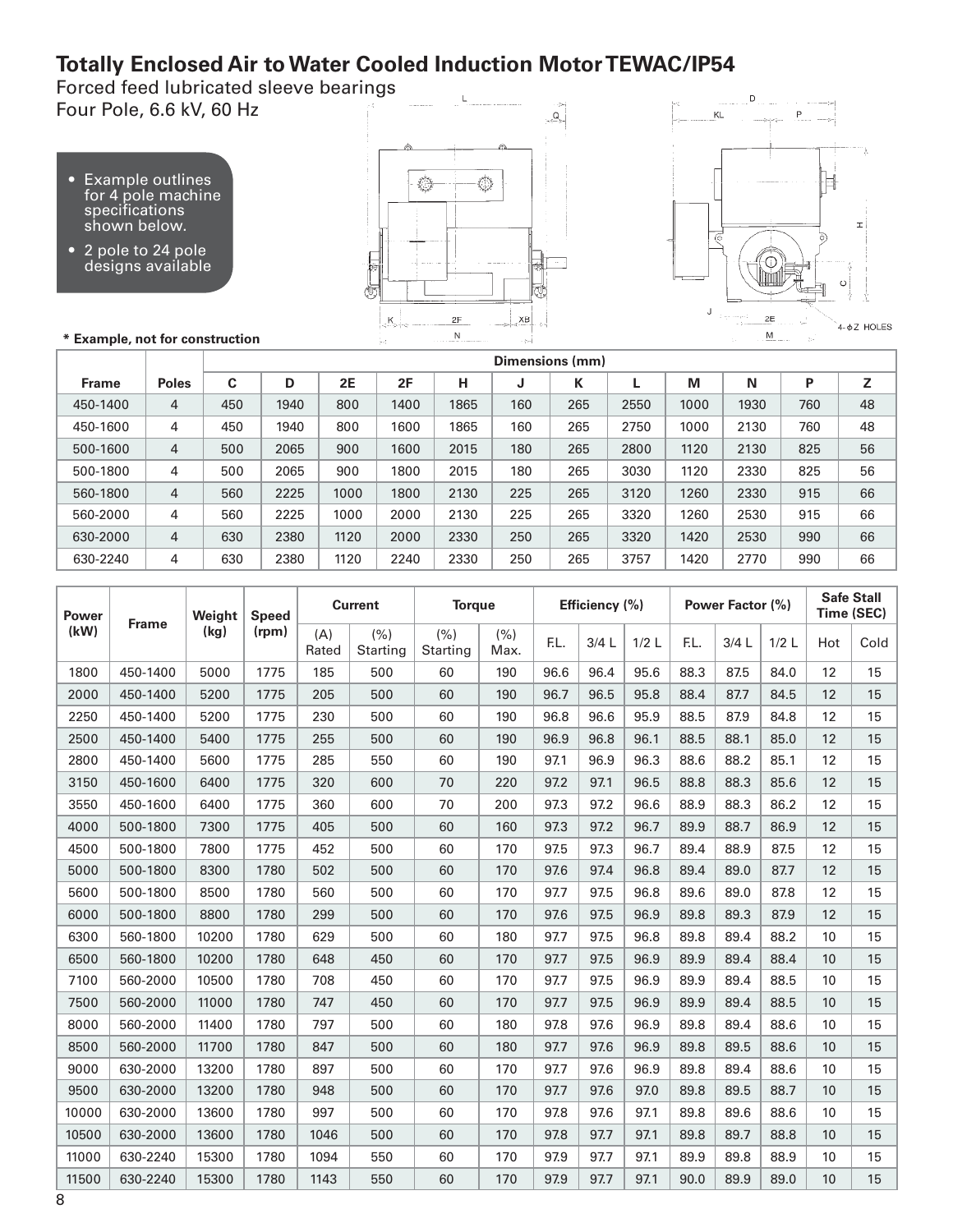## **Totally Enclosed Air to Air Cooled Induction Motor TEAAC/IP54**

Forced feed lubricated sleeve bearings Four Pole, 6.6 kV, 60 Hz

- Example outlines for 4 pole machine specifications shown below.
- 2 pole to 24 pole designs available



 $\mathsf L$ 



|              |              | Dimensions (mm) |      |      |      |      |     |     |      |      |      |     |    |  |  |
|--------------|--------------|-----------------|------|------|------|------|-----|-----|------|------|------|-----|----|--|--|
| <b>Frame</b> | <b>Poles</b> | C               | D    | 2E   | 2F   | н    | J   | К   |      | M    | N    | P   | Z  |  |  |
| 450-1400     | 4            | 450             | 1830 | 800  | 1400 | 1920 | 160 | 265 | 3015 | 1000 | 1930 | 650 | 48 |  |  |
| 450-1600     | 4            | 450             | 1830 | 800  | 1600 | 1920 | 160 | 265 | 3215 | 1000 | 2130 | 650 | 48 |  |  |
| 500-1600     | 4            | 500             | 1950 | 900  | 1600 | 2090 | 180 | 265 | 3215 | 1120 | 2130 | 710 | 56 |  |  |
| 500-1800     | 4            | 500             | 1950 | 900  | 1800 | 2090 | 180 | 265 | 3465 | 1120 | 2330 | 710 | 56 |  |  |
| 560-1800     | 4            | 560             | 2115 | 1000 | 1800 | 2280 | 225 | 265 | 3465 | 1260 | 2330 | 805 | 66 |  |  |
| 560-2000     | 4            | 560             | 2115 | 1000 | 2000 | 2280 | 225 | 265 | 3695 | 1260 | 2530 | 805 | 66 |  |  |
| 630-2000     | 4            | 630             | 2275 | 1120 | 2000 | 2420 | 250 | 265 | 3815 | 1420 | 2530 | 885 | 66 |  |  |
| 630-2240     | 4            | 630             | 2275 | 1120 | 2240 | 2420 | 250 | 265 | 4055 | 1420 | 2770 | 885 | 66 |  |  |

| <b>Power</b><br>Frame |          | Weight |       | <b>Speed</b> |                  | <b>Current</b>   | <b>Torque</b> |      |      | Efficiency (%) |      |      | Power Factor (%) |     |      | <b>Safe Stall</b><br>Time (SEC) |
|-----------------------|----------|--------|-------|--------------|------------------|------------------|---------------|------|------|----------------|------|------|------------------|-----|------|---------------------------------|
| (kW)                  |          | (kg)   | (rpm) | (A)<br>Rated | (% )<br>Starting | (% )<br>Starting | (% )<br>Max.  | F.L. | 3/4L | 1/2L           | F.L. | 3/4L | 1/2L             | Hot | Cold |                                 |
| 1400                  | 450-1400 | 5000   | 1780  | 145          | 550              | 60               | 200           | 96.0 | 95.5 | 94.2           | 88.5 | 88.0 | 84.8             | 12  | 15   |                                 |
| 1600                  | 450-1400 | 5200   | 1780  | 164          | 500              | 60               | 190           | 96.2 | 95.8 | 94.6           | 88.9 | 88.2 | 85.6             | 12  | 15   |                                 |
| 1800                  | 450-1400 | 5400   | 1780  | 184          | 600              | 60               | 210           | 96.4 | 96.0 | 94.8           | 88.9 | 88.2 | 85.5             | 12  | 15   |                                 |
| 2000                  | 450-1400 | 5600   | 1780  | 204          | 600              | 60               | 210           | 96.6 | 96.2 | 95.1           | 89.0 | 88.3 | 85.6             | 12  | 15   |                                 |
| 2250                  | 450-1400 | 5800   | 1780  | 229          | 600              | 60               | 210           | 96.7 | 96.4 | 95.3           | 89.0 | 88.3 | 85.6             | 12  | 15   |                                 |
| 2500                  | 450-1600 | 6300   | 1780  | 254          | 600              | 60               | 210           | 96.9 | 96.5 | 95.5           | 89.1 | 88.5 | 85.7             | 12  | 15   |                                 |
| 2800                  | 450-1600 | 6700   | 1780  | 283          | 600              | 60               | 220           | 97.0 | 96.6 | 95.6           | 89.3 | 88.6 | 86.1             | 12  | 15   |                                 |
| 3150                  | 500-1600 | 7400   | 1780  | 317          | 550              | 60               | 190           | 97.0 | 96.6 | 95.6           | 89.9 | 89.0 | 86.7             | 10  | 15   |                                 |
| 3550                  | 500-1600 | 7900   | 1780  | 355          | 550              | 60               | 200           | 97.2 | 96.8 | 95.8           | 90.2 | 89.4 | 87.1             | 10  | 15   |                                 |
| 4000                  | 500-1800 | 8400   | 1780  | 399          | 550              | 60               | 210           | 97.3 | 96.9 | 95.9           | 90.2 | 89.4 | 87.1             | 10  | 15   |                                 |
| 4500                  | 500-1800 | 8900   | 1780  | 448          | 600              | 60               | 220           | 97.4 | 96.9 | 69.0           | 90.3 | 89.5 | 86.9             | 10  | 15   |                                 |
| 5000                  | 560-1800 | 10400  | 1780  | 498          | 500              | 60               | 190           | 97.4 | 96.9 | 96.0           | 90.2 | 89.6 | 87.2             | 10  | 15   |                                 |
| 5600                  | 560-2000 | 11600  | 1780  | 557          | 550              | 60               | 210           | 97.4 | 97.0 | 96.0           | 90.5 | 89.6 | 87.3             | 10  | 15   |                                 |
| 6000                  | 630-2000 | 12500  | 1780  | 598          | 550              | 60               | 190           | 97.4 | 97.1 | 96.1           | 90.1 | 89.4 | 87.3             | 10  | 15   |                                 |
| 6300                  | 630-2000 | 12500  | 1780  | 628          | 500              | 60               | 190           | 97.4 | 97.1 | 96.1           | 90.2 | 89.3 | 87.4             | 10  | 15   |                                 |
| 6500                  | 630-2000 | 12900  | 1780  | 647          | 600              | 70               | 210           | 97.5 | 97.1 | 96.1           | 90.2 | 89.4 | 87.2             | 10  | 15   |                                 |
| 7100                  | 630-2000 | 13300  | 1780  | 706          | 600              | 70               | 210           | 97.6 | 97.2 | 96.2           | 90.3 | 89.5 | 87.2             | 10  | 15   |                                 |
| 7500                  | 630-2000 | 14200  | 1780  | 745          | 600              | 70               | 200           | 97.6 | 97.3 | 93.3           | 90.3 | 89.8 | 87.5             | 10  | 15   |                                 |
| 8000                  | 630-2000 | 14500  | 1780  | 794          | 600              | 70               | 200           | 97.7 | 97.3 | 93.3           | 90.3 | 89.8 | 87.4             | 10  | 15   |                                 |
| 8500                  | 630-2240 | 15400  | 1780  | 844          | 600              | 70               | 200           | 97.7 | 97.4 | 96.4           | 90.3 | 89.6 | 87.2             | 10  | 15   |                                 |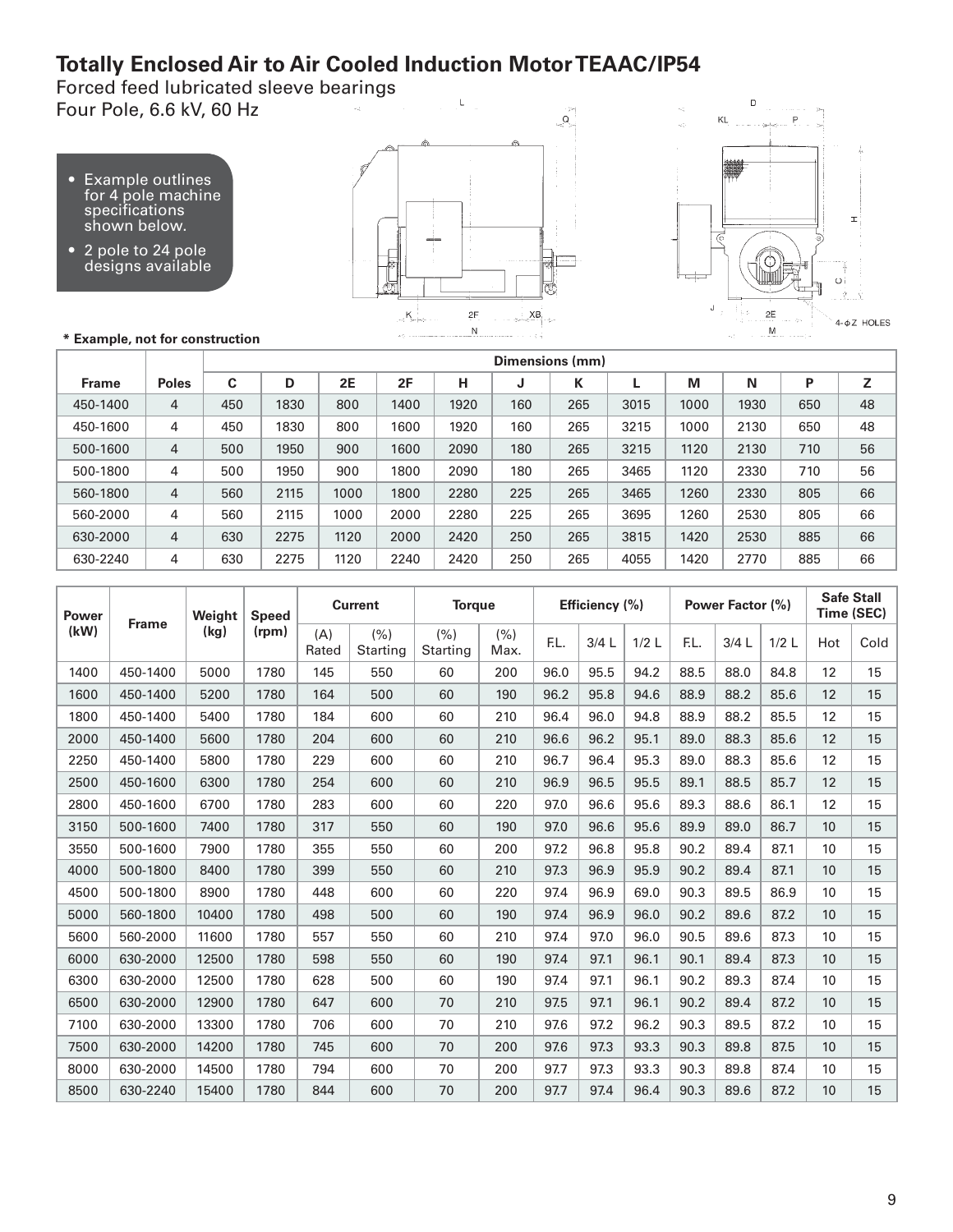## **Main Terminal Box**



## **Other Accessories Available**

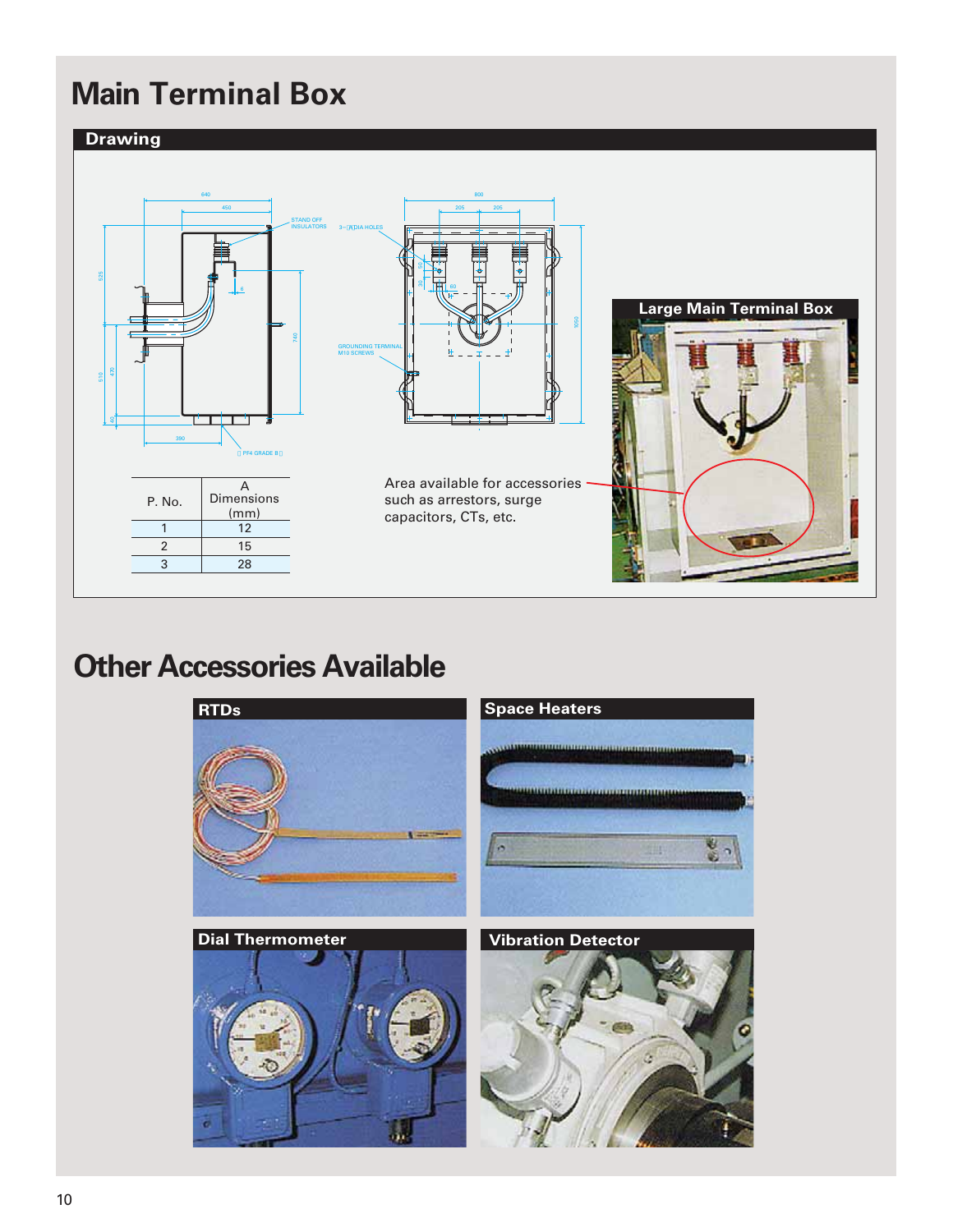# **ZI-L Series Internal Details**